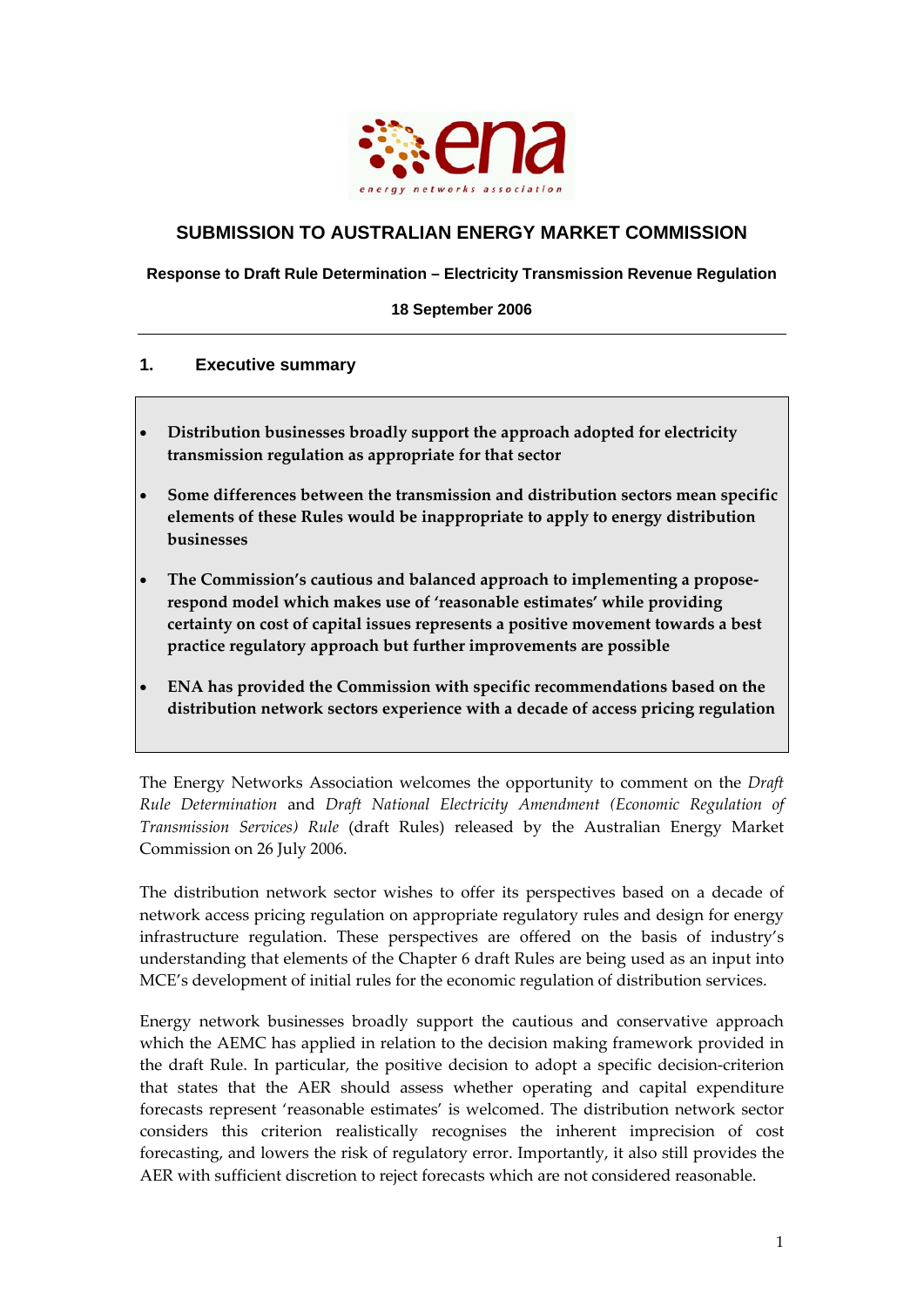The decision by the AEMC to codify one form of a cost based 'building blocks' model into the draft Rules is one driven by the particular history and development of electricity transmission revenue regulation. Such an approach may not be as relevant or appropriate in any future distribution rules. There are a broader range of regulatory pricing approaches that may be appropriate to the different circumstances of energy distribution networks, which would mean that prescribing a single mechanistic costbased pricing approach in rules as the only option would not be appropriate.

A remaining area of concern with the draft Rules is the complex series of potentially conflicting factors which the Rules require the AER to take into account in assessments of capital and operating cost forecasts. In ENA's view this approach is unwarranted and creates rather than resolves issues of regulatory certainty. It also conflicts with recent policy decisions of MCE aimed at providing greater clarity in guidance on regulatory decisions.

The use of the 'propose-respond' regulatory process throughout the draft Rules is strongly supported. It is noted that this model is used for the *regulatory process* even though in relation to the *regulatory decision‐making model* the AEMC has not chosen to apply the propose‐respond model (except in a constrained form on some of the elements of the building blocks approach, i.e. through the standard of '*reasonable estimates*'). This cautious and conservative approach is understandable, however, the ENA considers that a fuller use of the propose‐respond regulatory decision‐making model could be made in future distribution rules.

The draft Rules provide scope for the AER to develop a range of regulatory guidelines on some key issues which arise in revenue determinations. The appropriate role of guidelines is to offer non‐binding guidance on the manner in which a regulator may exercise discretion available under existing regulatory regimes, not a mandatory set of obligations imposing substantive obligations.

Several ENA members have raised a number of uncertainties or ambiguities over some aspects of the legal basis of the draft Rules containing a requirement for the AER to develop effectively binding regulatory guidelines. The ENA consider the questions and issues raised in these submissions to require careful consideration by the AEMC in the context of its draft Rules, and, potentially, the MCE in its ongoing responsibility to monitor the effective implementation of its policy vision of clearly separating regulatory rulemaking and rule enforcement.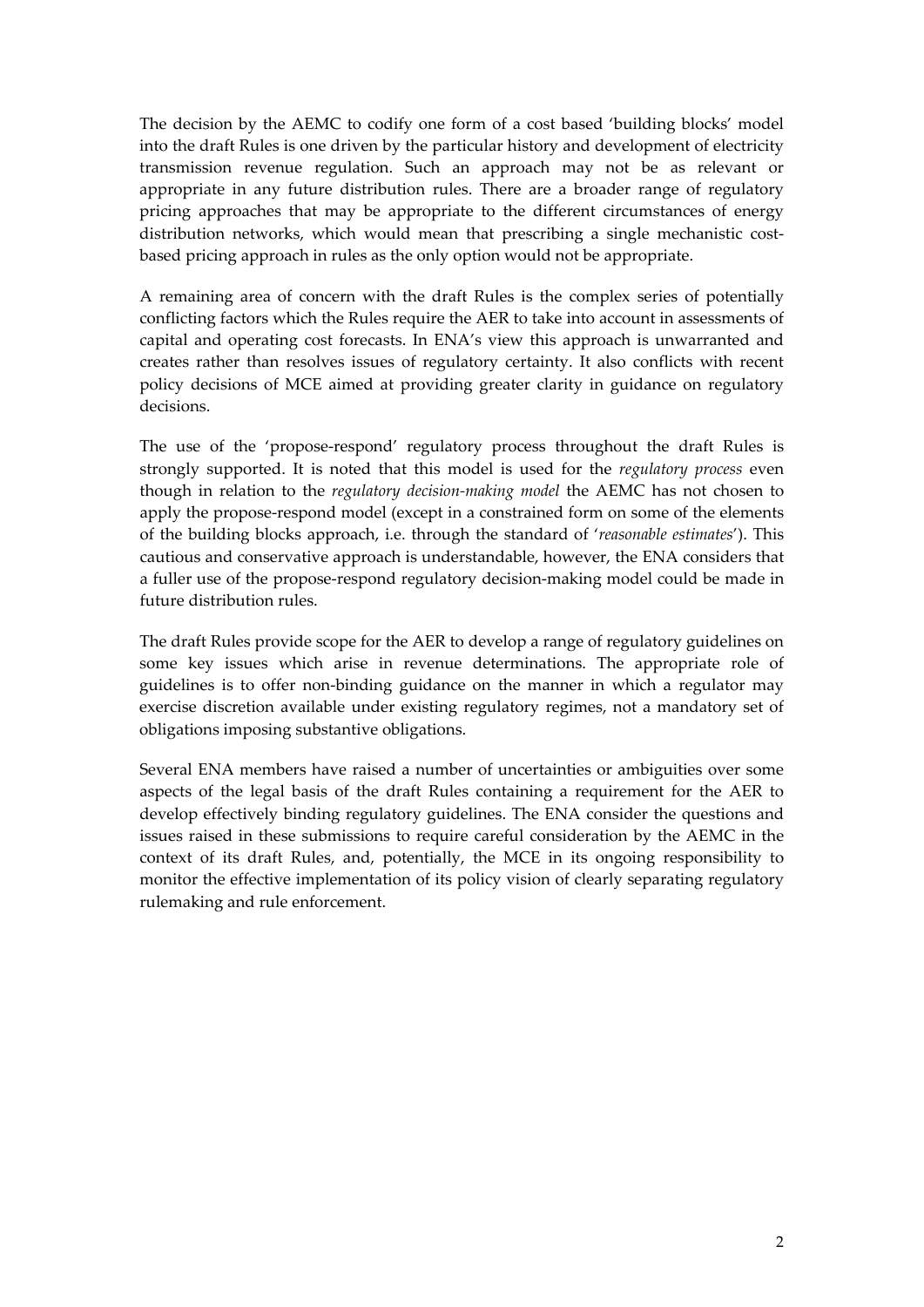# **2. Background**

The Energy Networks Association is the national representative body for gas and electricity distribution network businesses. The members of the ENA include:

- ActewAGL
- AGL Energy Networks
- AlintaGas Networks
- Aurora Energy
- Citipower
- Country Energy
- ENERGEX
- EnergyAustralia
- Ergon Energy
- ETSA Utilities
- Integral Energy
- Multinet Gas
- NT Power and Water Corporation
- Powercor
- SP AusNet
- United Energy Distribution

• Envestra

• Western Power

Energy network businesses deliver electricity and gas to over 12 million customer connections across Australia through approximately 800 000 kilometres of electricity lines and 75 000 kilometres of gas distribution pipelines. These distribution networks are valued at more than \$35 billion, and each year energy network businesses undertake investment of around than \$5 billion in network operation, reinforcement, expansions and greenfields extensions.

# **3. Basis for distribution network participation in review**

Energy network businesses are keen to continue to actively participate in the development of the draft Rules.

The principal interest of energy network businesses in this submission is to offer their perspectives based on a decade of network access pricing regulation over appropriate regulatory rules and design.

These perspectives are offered on the basis of industry's understanding that elements of the Chapter 6 draft Rules are being used as an input into MCE's development of initial rules for the economic regulation of distribution services.

A particular objective of this submission is to highlight areas where approaches developed for electricity transmission may **not** be appropriate to extend to energy distribution.

**Attachment 1** sets out distribution network businesses initial views about specific areas of the draft Rules that could not be appropriately applied to networks.

# **4. Scope and form of regulation**

Energy network businesses support the provision for less intrusive forms of regulation over services that may be subject to competitive supply, and improving the clarity over the definition of prescribed and negotiated services.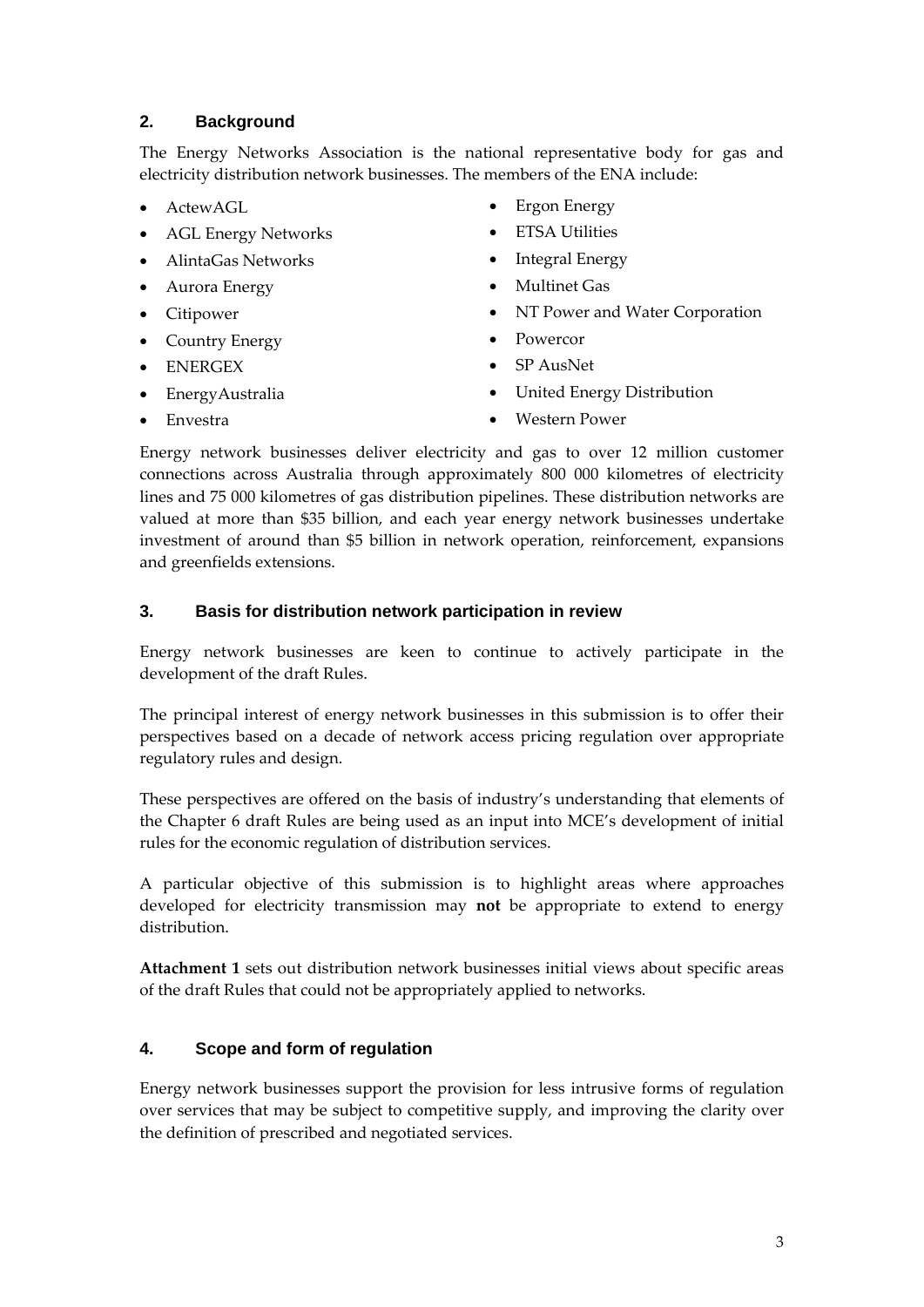The retention of transmission-distributor connection services as prescribed services is supported. These services are:

- unlikely to be appropriate for commercial negotiations, given the complexity and potential cost of separate negotiations
- often required to be in place within a limited timeframe

Therefore the ENA supports the approach adopted in the draft Rules on this matter.

#### **Recommendation**

• Retain the approach set out in the draft rules providing that transmission-distributor connections shall be treated as prescribed services

# **5. Decision-making framework**

A key element of an effective regulatory framework is clarity over the standards of decision‐making that will be required by the regulator.

#### *Decision‐making criteria*

The AEMC separates out the 'propose‐respond' *process* from a 'propose‐respond' *decision‐making criteria* and has applied its interpretation of the Expert Panel's 'fit for purpose' approach in requiring approval of 'reasonable estimates' and codifying WACC parameters and methodologies in rules.

The AEMC draft Rules adopted a constrained form of the 'propose-respond' decisionmaking criteria across certain areas of a regulatory access arrangement. For example, the draft Rules provide for the AER to approve capital expenditure and operating expenditure forecasts which are assessed as 'reasonable estimates' against a set of factors in the Rules. Similarly, the AEMC has provided for depreciation allowances and 'X‐ factors' in revenue paths to be proposed by the transmission business. Transmission businesses will also be able to 'propose' inputs and values for an efficiency incentive scheme which will be developed by the AER.

Energy network businesses consider that the AEMC have adopted a highly conservative and constrained approach to utilising the propose‐respond decision‐making criteria (i.e. by allowing acceptance of 'reasonable estimates'), and understands that this approach may have been driven by the lack of experience with this approach to date in electricity transmission.

The National Gas Code and WA *Electricity Networks Access Code* provide examples of a far broader use of 'propose-respond' elements. As an example both the Gas Code and the Electricity Networks Access Code provide for regulated businesses to propose cost of capital estimates. The WA *Electricity Network Access Code* also explicitly provides that a regulator may not refuse to approve a proposed access arrangement on the basis that it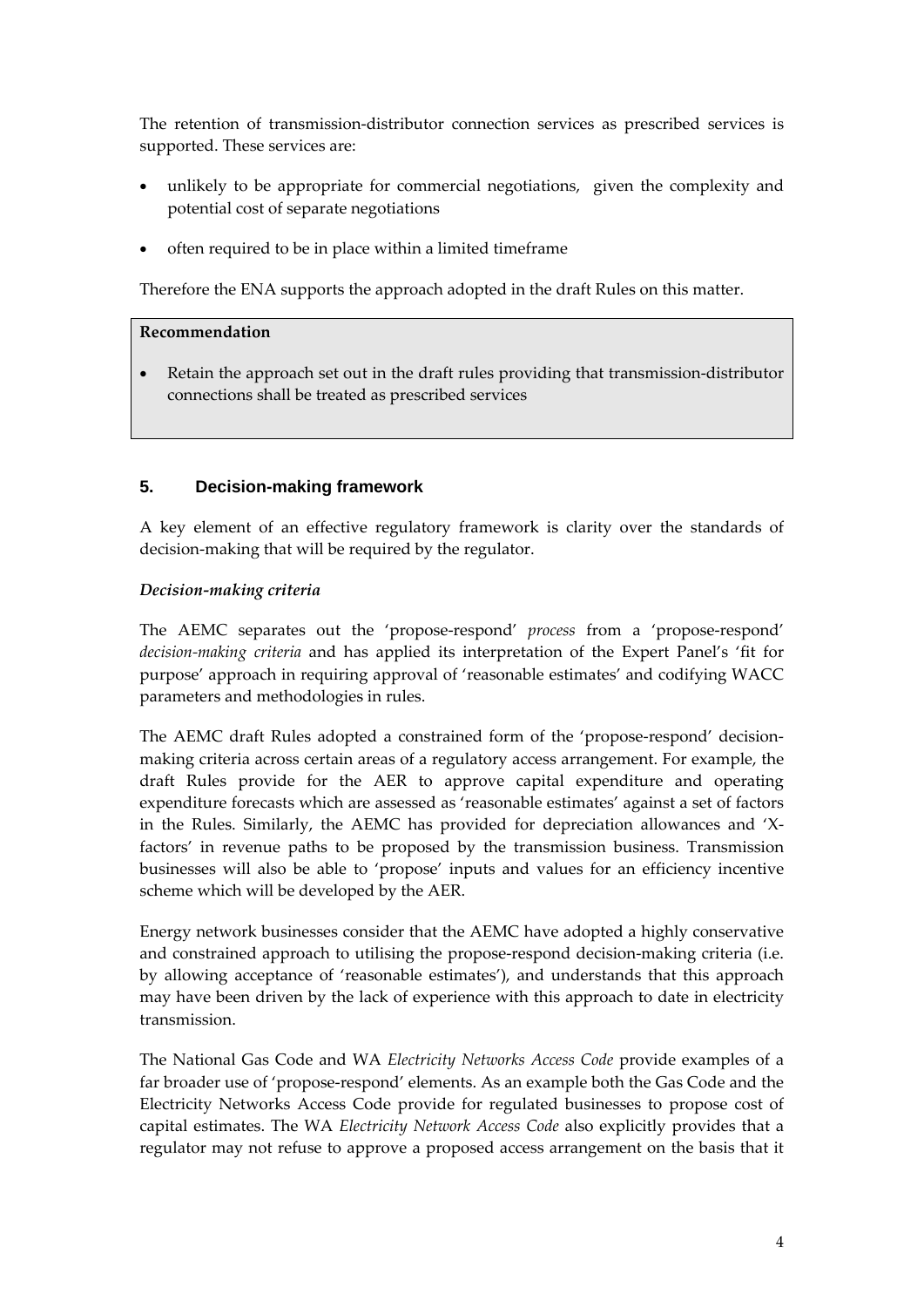considers a different access arrangement may better or more effectively meet the objective and requirements of the Code.[1](#page-4-0)

# *Codification of methodology*

The AEMC draft Rules also embody a choice to codify the operation of the cost-based 'building blocks' methodology.

The draft decision references widespread support amongst electricity transmission businesses for the codification of parts of the ACCC's previous Statement of Regulatory Principles, which was subject to extensive development and consultation with the transmission sector through its development.

Such an approach may not be as relevant or appropriate in any future distribution rules. There are a broader range of regulatory pricing approaches that may be appropriate to the different circumstances of energy distribution networks, which would mean that prescribing a single mechanistic cost‐based pricing approach in rules would not be appropriate.

Examples of other approaches that may be appropriate some circumstances to detailed cost-based regulation of distribution networks include price monitoring (for example, for greenfields and smaller gas distribution networks) or total factor productivity based approaches. An approach in distribution is needed in to capture the benefits of being able to flexibly apply the most appropriate form of regulation, which may not be building blocks regulation in all cases (although elements of the building blocks approach may still be usefully described in any future distribution rules).

### *Use of the standard of reasonable estimate as a decision criterion*

Energy network businesses support the adoption of the decision criterion that where the AER is satisfied that a service providers forecast of future capital and operating costs represent 'reasonable estimates' they should be approved.

It is well recognised that by their nature forecasts of future operating and capital investment costs lie outside of the direct expertise of economic regulatory bodies, and that there is no single 'correct' value attributable to these. A number of recent policy reviews and inquires have highlighted the risk of regulatory error where regulatory frameworks are premised on the precise identification of a single value by a regulator lacking direct commercial experience with complex and multifaceted operating and capital investment programs.

Importantly, the draft Rules provide the AER with the discretion to reject a service provider's estimated costs where the AER is not satisfied that they are 'reasonable'. That is, there is no requirement on the AER to approve an estimate if it is found to be unreasonable, and the *only* circumstance in which the AER must approve an estimate is where the AER itself is satisfied that the estimate is reasonable. In the ENA's view it is difficult to construct an alternative decision criterion that is rational in circumstances where the AER is satisfied with an estimate proposed. A decision criterion which stated

<u>.</u>

<span id="page-4-0"></span><sup>1</sup> Section 4.28 WA *Electricity Network Access Code*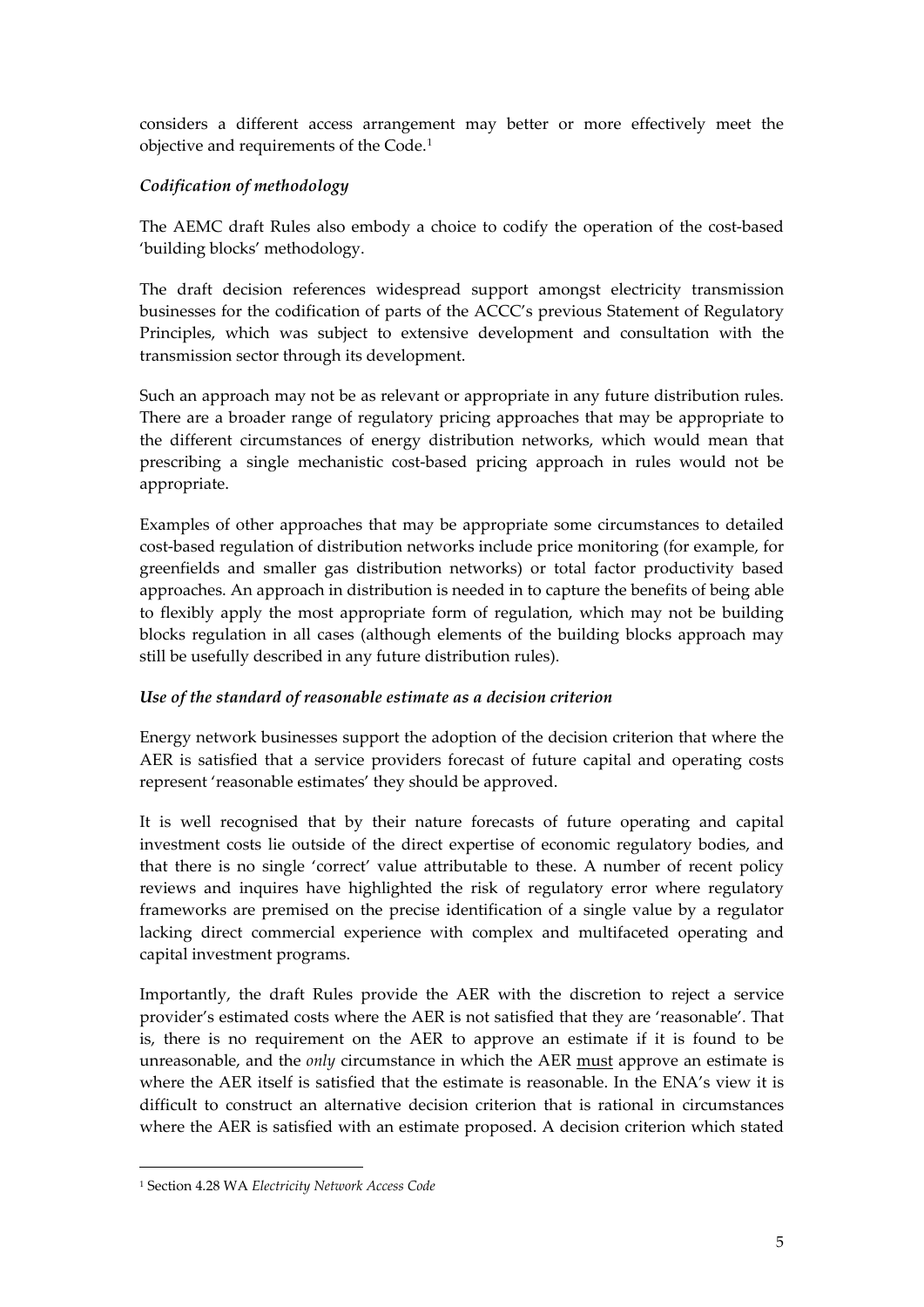that even where the AER is satisfied that an estimate is reasonable, it should retain the capacity to substitute its own preferred value, would not be appropriate or comprehensible.

The MCE Expert Panel's preferred formulation for a decision criterion is that estimates should be the 'best estimate on a reasonable basis'. There are a number of uncertainties and issues raised by this alternative construction which have not been addressed by the Expert Panel. These include:

- on what basis is an estimate judged to be 'best' ‐ does this term incorporate concepts of a probabilistic or statistically 'expected value', or more qualitative considerations?
- how can a regulator arrive at judgements about a single 'best' estimate where there may be a number of equally probable scenarios implying markedly different operating and capital programs (such as a high, low and medium demand scenario)
- how does the criterion apply in situations where there are a number of reasonable basis's or methodologies which may produce different 'best' estimates
- how is assigning to a regulator the task of assessing whether a proposed estimate equals a 'best' estimate a more realistic or achievable for a regulator with no direct commercial experience of the design and nature of capital and operating expenditure programs than the task of making a broader informed assessment of whether an estimate is reasonable

Due to these uncertainties, and for these reasons, the ENA prefers the AEMC's proposed decision criterion that forecasts costs should be approved if the AER determines that they are 'reasonable estimates'.

# **Recommendation**

- Retain the conservative and limited adoption of propose-respond decision criteria in respect of capital and operating cost elements, X‐factors and depreciation allowances
- Recognise that other existing and effective regulatory framework adopt proposerespond decision criteria more widely than the draft Rules
- Retain the use of the 'reasonable estimates' criteria for capital and operating costs to minimise the risk of regulatory error and recognise there is no single 'correct' value

### **6. Expenditure forecasts**

The Commission has maintained its view that the prescription of listed factors for assessing reasonableness within the Rules is relevant and appropriate for assessing capital and operating expenditure forecasts.

The Commission has proposed that 13 different factors should be taken into account when assessing proposed capital expenditure, and 12 different factors should be taken into account when assessing proposed operating expenditure.

The ENA has three significant concerns with this approach. These are: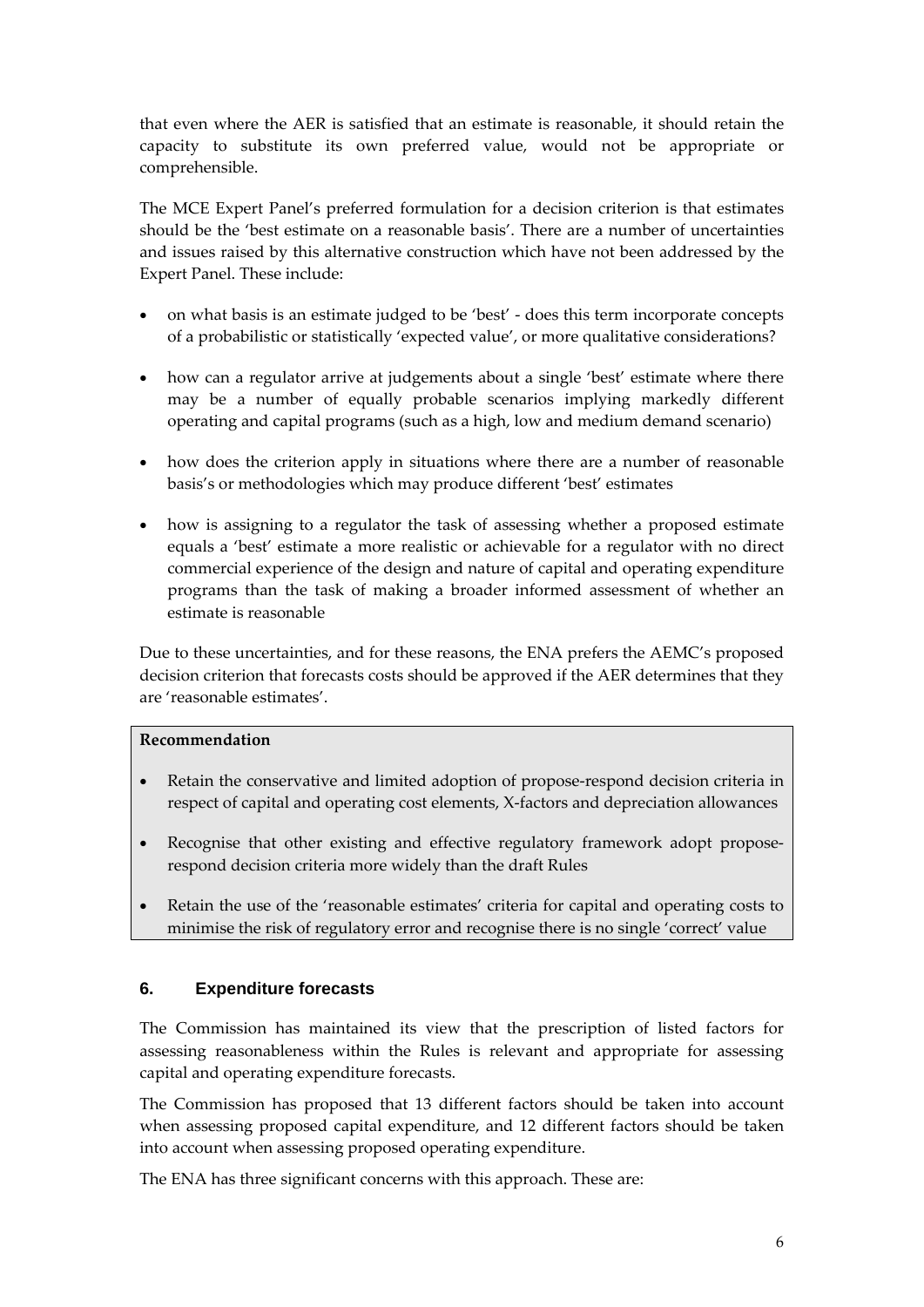- uncertainty over how multiple conflicting factors will be resolved
- an inconsistency between the AEMC's proposed approach and more recent policy trends towards simplification and clarity in regulatory guidance
- the failure of the decision‐criteria to reference critical considerations for economic regulatory bodies with no direct expertise in infrastructure service provision to take into account, such as concepts of 'good industry practice'

These concerns are discussed below.

1

# *Avoiding uncertainty in application of multiple factors*

The ENA has serious concerns about the inclusion of what might be characterised as a 'laundry list' of factors for consideration by the AER within the Rules. In the view of ENA, the inclusion of this list risks outcomes under the Rules not promoting the overall objective for the National Electricity Market.

Rules which require any regulator to resolve a range of conflicting factors are likely to create uncertainty, not certainty, this will result in increased undue regulatory risk. The MCE Expert Panel recently considered this issue in relation to the existing section 8.1 of the Gas Code. Section 8.1 of the Gas Code requires the regulator to consider six different factors. The Expert Panel did not consider the guidance provided by the section to be useful for the regulator on the basis that:

'by giving discretion to the regulator to balance the objectives where they conflict, uncertainty in their application is created'.[2](#page-6-0)

The more specific and detailed a 'laundry list' of factors to consider is, the higher the risk that the AER may find be unable to act flexibly to adopt reasonable capital and operating forecasts.

The use of lists of multiple factors not only raises potentially conflicting factors, but also raises uncertainty in terms of interpretation. For example:

- what weights should the AER put on the matters listed to consider?
- are the listed matters any more important to other issues that the distribution business or the AER considers to be important? If so, to what extent?
- is this list all inclusive, i.e. the lists do not state that the AER can look at other factors ‐ does this mean that no other issues should be considered by the AER?
- What weight can or should be attributed to other relevant matters omitted under these provisions?

A broader weakness of the multiple factors under 6A 6.6.(b)(2) and 6A.6.7 (b)(3) is that they form a list of factors which a diligent regulator would normally take into account as part of a pricing determination. As such they replicate and codify existing practice, rather

<span id="page-6-0"></span><sup>2</sup> Expert Panel, *Report to the Ministerial Council on Energy on Energy Accessing Pricing,* April 2006, p.107, found at [www.mce.gov.au](http://www.mce.gov.au/)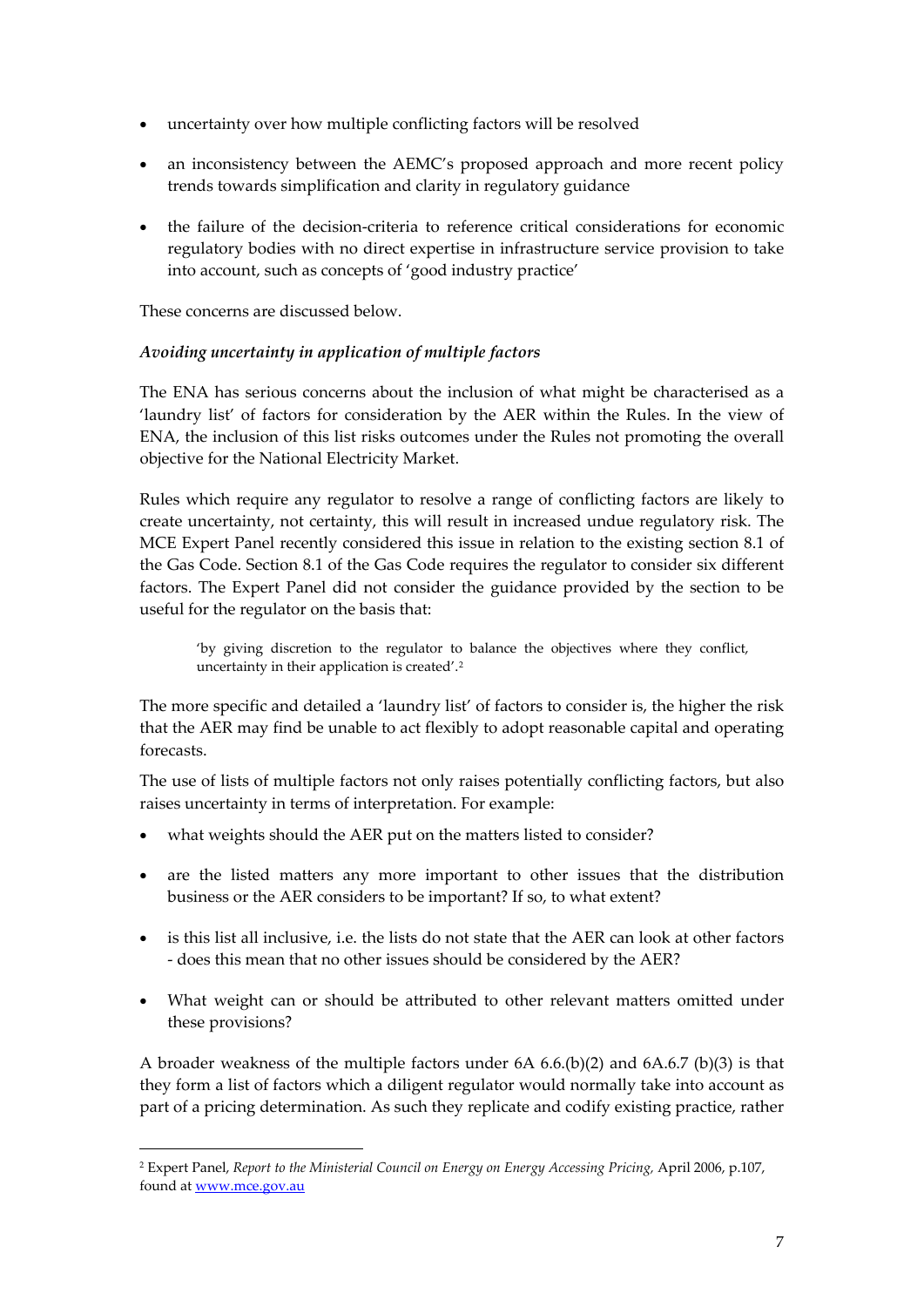than materially improving the actual quality of regulation. As an example, the requirement to 'take into account' the submissions received in consultation processes appears redundant, and to be adequately addressed through the normal practice of all Australian regulatory bodies, and basic legal requirements imposed on administrative decision‐makers.

In other areas of these provisions, by contrast, specific obligations imposed on future transmission revenue rules by the *National Electricity Law* seem imperfectly translated into mere factors for consideration by the AER. For example, Section 35 (3) of the *National Electricity Law* provides that operators must be provided by the rules a 'reasonable opportunity' to recover the efficient costs of complying with regulatory obligations. It is not clear to ENA that this significant binding obligation of the NEL is discharged by making the 'the need to comply with all applicable regulatory obligations' one of 12‐13 factors for consideration in assessing the reasonableness of capital and operating costs. In particular this approach appears to invite an uncertain and unintended approach of a range of conflicting factors of potentially differing weights being 'traded off' against each other.

#### *Consistency with MCE approach of reducing conflicting guidance to regulators*

Within the Ministerial Council on Energy's most recent statement of approach – *A National Legislative Framework for Gas and Electricity* July 2006, the MCE has stated that the MCE's Rules will be less prescriptive then the AEMC's draft transmission revenue Rule proposal due to the diversity of approaches to the economic regulation of distribution by jurisdictional regulators.

The MCE Expert Panel within its recent report to the MCE – *Expert Panel on Energy Access Pricing,* observed that within the Productivity Commission's review of the gas access regime it was concluded that an overarching objective would be highly beneficial to clarify the policy intent of the regime and improve accountability to regulators. The Exports and Infrastructure Taskforce also recently made similar comments that<sup>[3](#page-7-0)</sup>:

*It is important that this economic efficiency interpretation is the overriding objective of access regulation and that alternative 'laundry lists' do not distract from the consistent application of this central objective.* 

The Expert Panel also concluded that a high level of prescription reduces the regulator's ability to accommodate the particular circumstances of individual market participants in regulatory decisions.[4](#page-7-1)

The AEMC's approach of including a list of around 25 factors to be considered by the AER when assessing operating and capital expenditure is also in conflict with the MCE's agreement to remove similar guiding lists of factors to consider under the National Gas Code, s.2.24. Both the Productivity Commission and the Expert Panel recommended that all but 2 of the principles set out in s.2.24 be deleted in light of the inclusion of an overarching objects clause within the *National Gas Law*. There appears to be a significant risk of divergent approaches being applied by the AEMC and MCE in across gas and electricity in this key area of the appropriate role for regulatory guidance under rules.

1

<span id="page-7-0"></span><sup>&</sup>lt;sup>3</sup> Export Infrastructure Taskforce, 2005, Report to the Prime Minister, May, p.40.

<span id="page-7-1"></span><sup>4</sup> Expert Panel, April 2006, *Energy Access Pricing Report to the Ministerial Council on Energy,* p.26.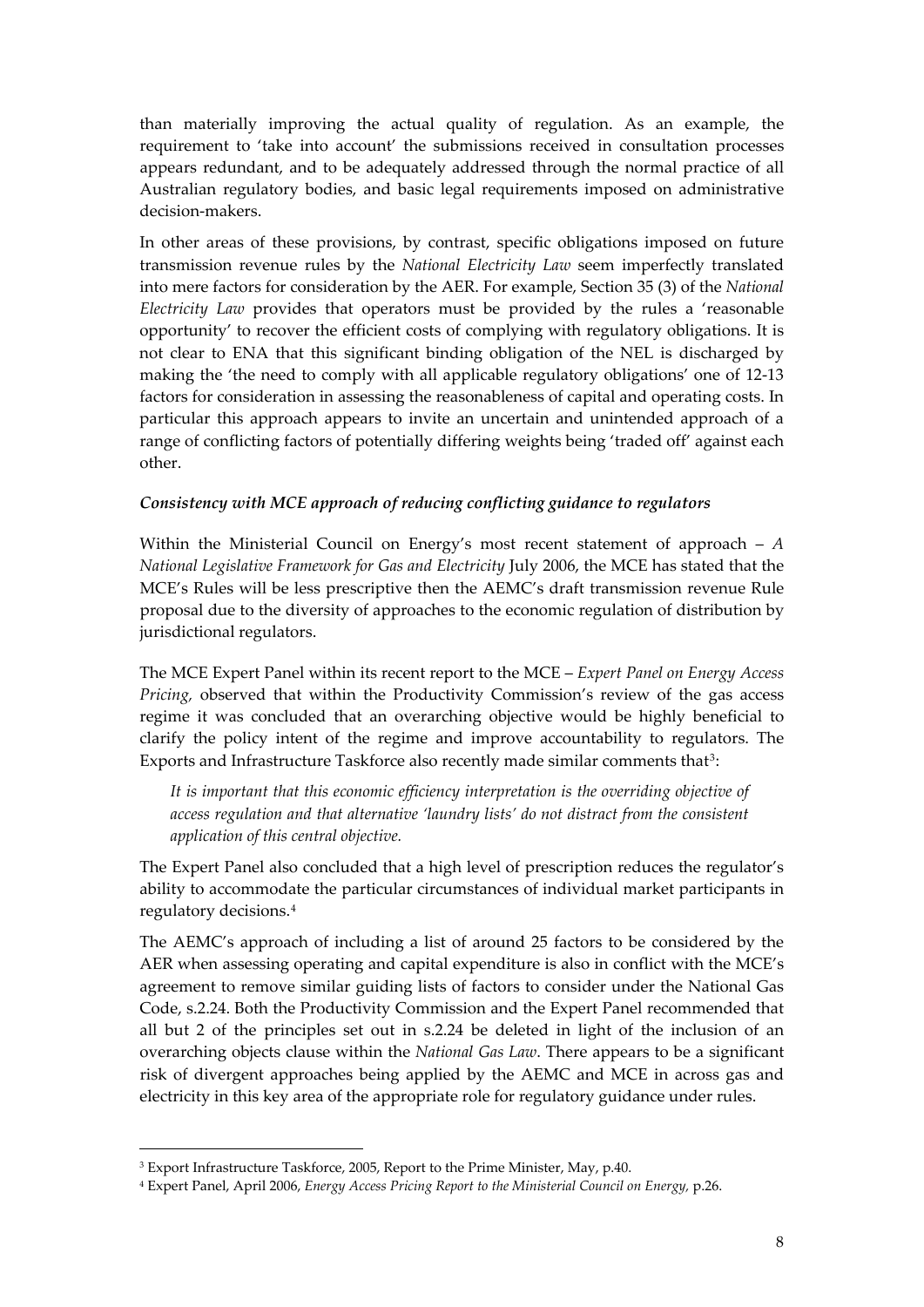# *High level rules incorporating the concept of 'good industry practice'*

The ENA views high level rules applying to operating and capital expenditure to be the most appropriate approach, instead of a potentially conflicting list of factors to be taken into account.

As part of the high level Rules, the ENA recommends that for forecasting of capital and operating expenditure, the concept of 'good industry practice' needs to be incorporated. The use of good industry practice as a benchmark has been demonstrated to be effective. For example, section 8.37 of the Gas Code relies on the concept of good industry practice in calculating non capital costs.[5](#page-8-0) This recognition of the role for good industry practice within the regulatory framework has provided valuable guidance to regulatory bodies and, in ENA's view, contributed towards the maintenance of extremely high levels of safety and reliability in the Australia gas distribution and transmission sectors.

The importance of economic regulation of energy infrastructure being undertaken with reference to good industry practice has also been recently affirmed in changes to the economic regulatory environment for energy infrastructure in New Zealand. In response to Auckland's and surrounding areas blackouts earlier this year in June, the New Zealand Government in August released a draft *Government Policy Statement on Electricity Governance*. Section 87C of the Statement requires the Electricity Commission when considering operation, maintenance and capital costs to take into account good industry practice for power system operation.[6](#page-8-1)

#### **Recommendation**

1

- Reduce the number and complexity of factors needing to be considered, with the objective of reaching streamlined provisions closer to provisions such as 8.36‐8.37 of the Gas Code
- Include reference to good industry practice in any guidance to the AER on assessments of reasonable estimates of capital or operating costs

# **7. Cost of capital approach and review criteria**

The ENA broadly supports the approach taken in the draft Rules providing greater levels of certainty regarding cost of capital parameters and methodologies for electricity transmission businesses.

This approach recognises the particular national and market enabling characteristics of electricity transmission assets, and is an appropriate step following the emergence of a consistent ACCC approach developed through extensive consultation surrounding the *Statement of Regulatory Principles for Electricity Transmission Regulation*.

<span id="page-8-0"></span><sup>5</sup> National Third Party Access Code for Natural Gas Pipeline Systems (1997), sections 8.36‐8.37, found at [www.coderegistrar.sa.gov.au](http://www.coderegistrar.sa.gov.au/)

<span id="page-8-1"></span><sup>6</sup> Ministry of Economic Development, *Draft Government Policy Statement on Electricity Governance, August 2006,* section 87C, found at [www.med.govt.nz](http://www.med.govt.nz/)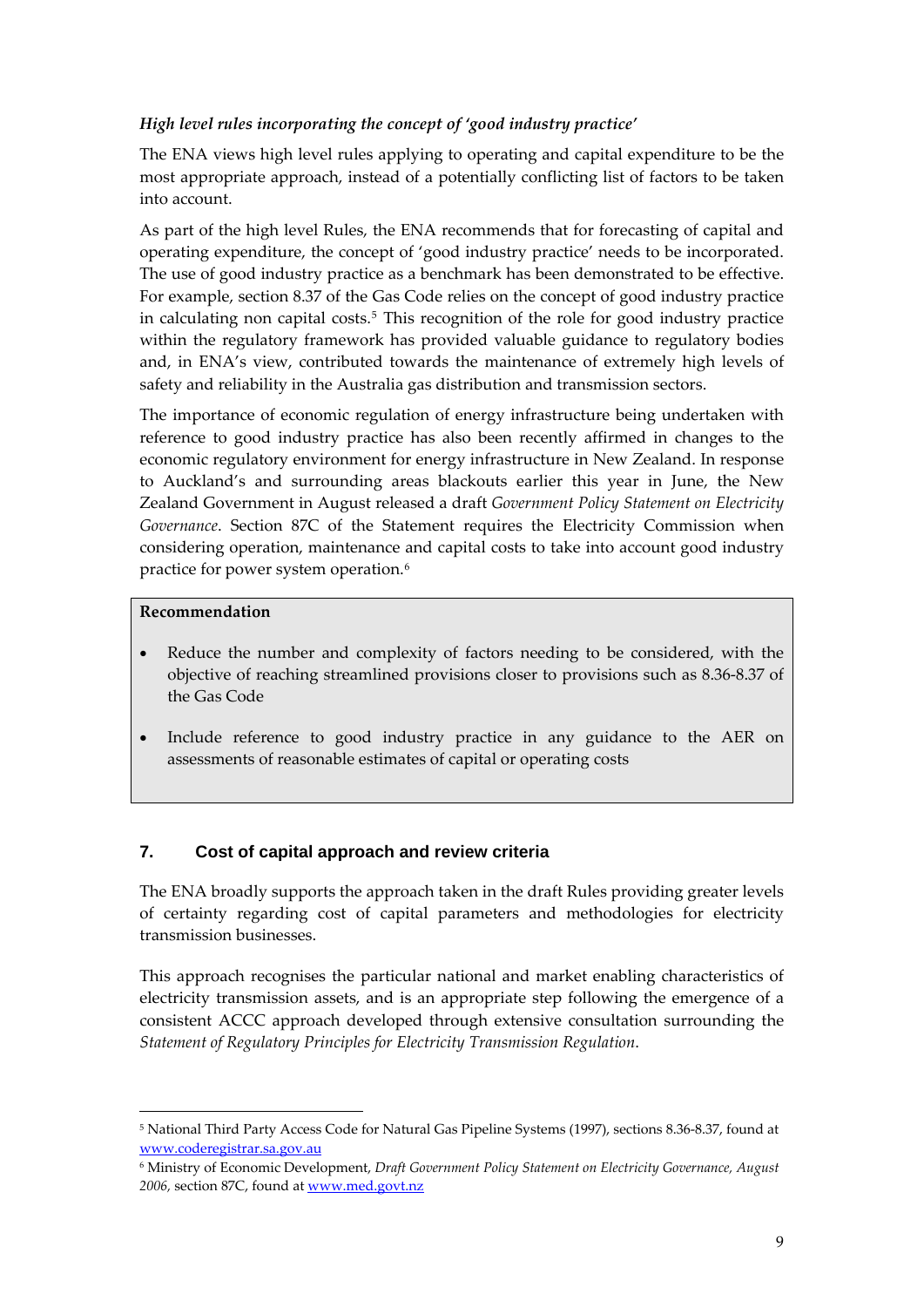Energy network businesses strongly welcome the acceptance of the AEMC of the need identified by ENA and other parties for greater guidance for the AER in making five yearly determinations on cost of capital parameters and methodologies. The recognition of the need for persuasive evidence to be presented before changes are made to cost of capital values and methods is a positive acknowledgment of the need for stability and investment certainty surrounding benchmark returns on long‐lived energy assets.

### *Appropriate future approaches in distribution sector*

Industry considers a similar approach to that adopted in the draft Rules using the same values may well provide a useful transitional mechanism for distribution networks.

This approach would have the important advantages of:

- offering certainty to investors in energy distribution networks in the treatment of cost of capital issues in the move from State and Territory to national economic regulation
- allowing the streamlining of AER decision-making in the context of the AER being required to conclude approximately 25 separate energy network and transmission determinations in the five year period to 2012

Both within and beyond this transition phase, however, it is appropriate for distribution businesses to have the capacity to propose estimates costs of capital to the AER that recognise the differences in particular risk characteristics that might apply between electricity and gas and revenue and price cap regulated businesses.

### **Recommendation**

- Retain the approach set out in the draft Rules for electricity transmission
- Recognise that a case for transitional arrangements which set initial benchmark parameters in a similar way may be appropriate in distribution, with the difference that there is a case for retaining the flexibility for individual gas and electricity businesses operating under different forms of price control to seek to have their specific risk characteristics recognised

# **8. Regulatory process**

Industry supports the adoption of the AEMC propose‐respond regulatory process.

The adoption of the 'propose-respond' model for the regulatory process (as opposed to using it in relation to the decision‐making requirements on the AER, where the AEMC has applied a fit-for-purpose model) recognises existing best practice as embodied in:

• Western Australian *Electricity Networks Access Code*, developed and introduced by the WA Electricity Reform Implementation Unit led by the current Chair of the AER, Steve Edwell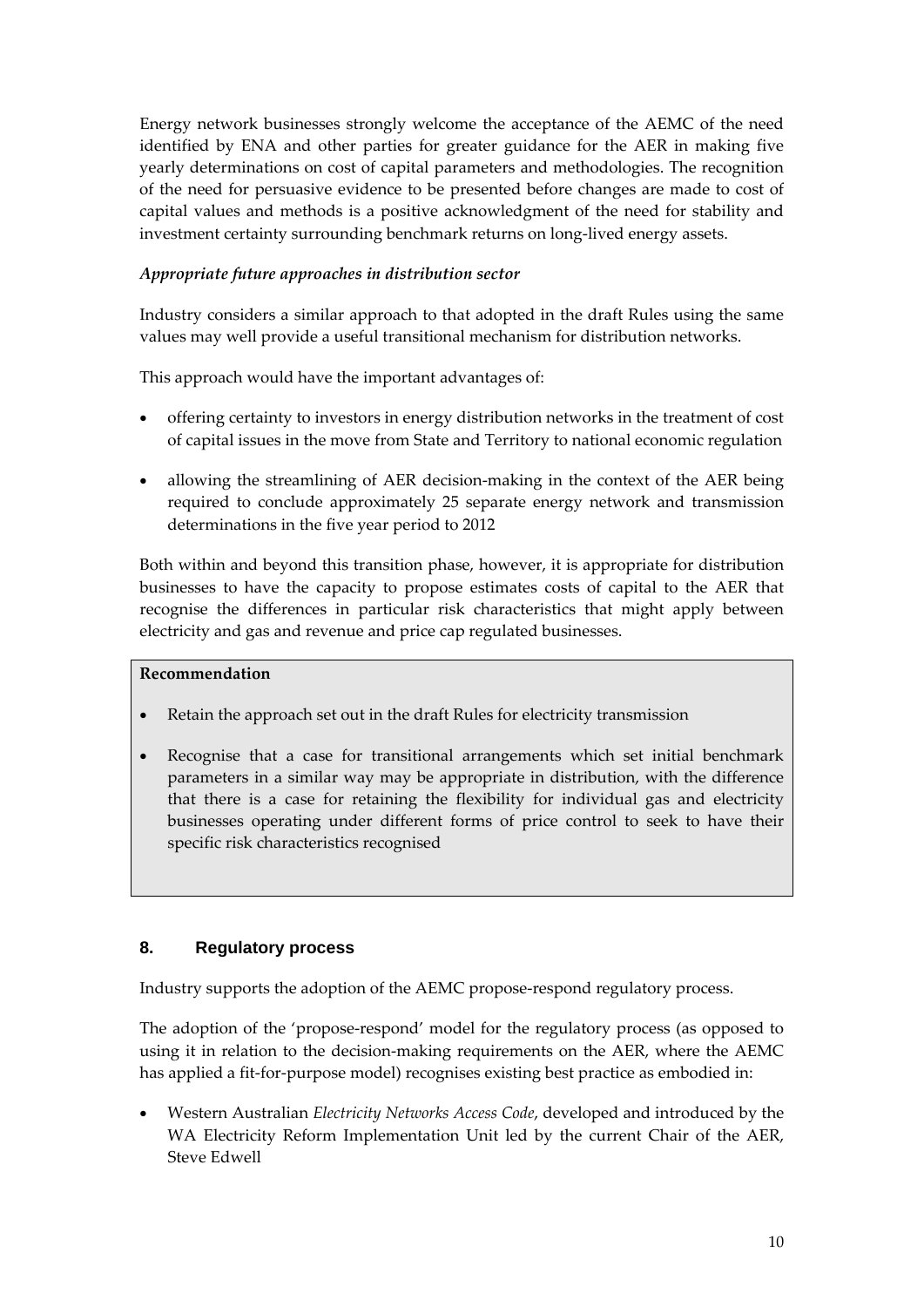• the existing National Gas Code

There are a number of benefits to all stakeholders in adopting the AEMC proposed regulatory process, including:

- a requirement to provide reasons and specify the changes required to bring a proposal into compliance with the rules is an effective discipline to ensuring price review processes focus on key matters in contention
- clearly defining and simplifying the role of the regulator by focusing their task on assessing the compliance of the access proposal with the Rules.
- utilising to the extent possible the direct commercial experience of network businesses in relation to matters outside of the regulators expertise.
- continuing to provide regulators with the power and discretion to reject access proposals or prices which do not meet the requirements of the Rules.
- inherently better incentive properties, because it encourages the service provider to put up a structured and reasoned case and options, rather than having them imposed by an external body.

The AEMC has proposed a streamlined regulatory approval process, which allows for a 'global cap' of 13 months on the regulatory process and less individual prescription on timelines for individual parts of the process. The ENA supports the improved timeliness of regulatory decisions, and the approach adopted in the draft Rules which provides some flexibility around the timelines for individual components of the price review process.

### *Guideline on revenue proposal submissions and the propose‐respond process*

ENA members consider one aspect of the regulatory process to be potentially detrimental to all stakeholders involved.

The submission guideline provided for under 6.A10.2 has the potential to evolve into a prescriptive document which may undermine the operation and benefits of the propose‐ respond process by predefining elements of a revenue proposal.

This also has the potential to increase the costs of regulation. This clause should be amended to include consideration of the costs of providing the information in the form requested, and require only such information as would be reasonably required to understand how the elements of the proposal were derived and form an opinion as to compliance with the Rules.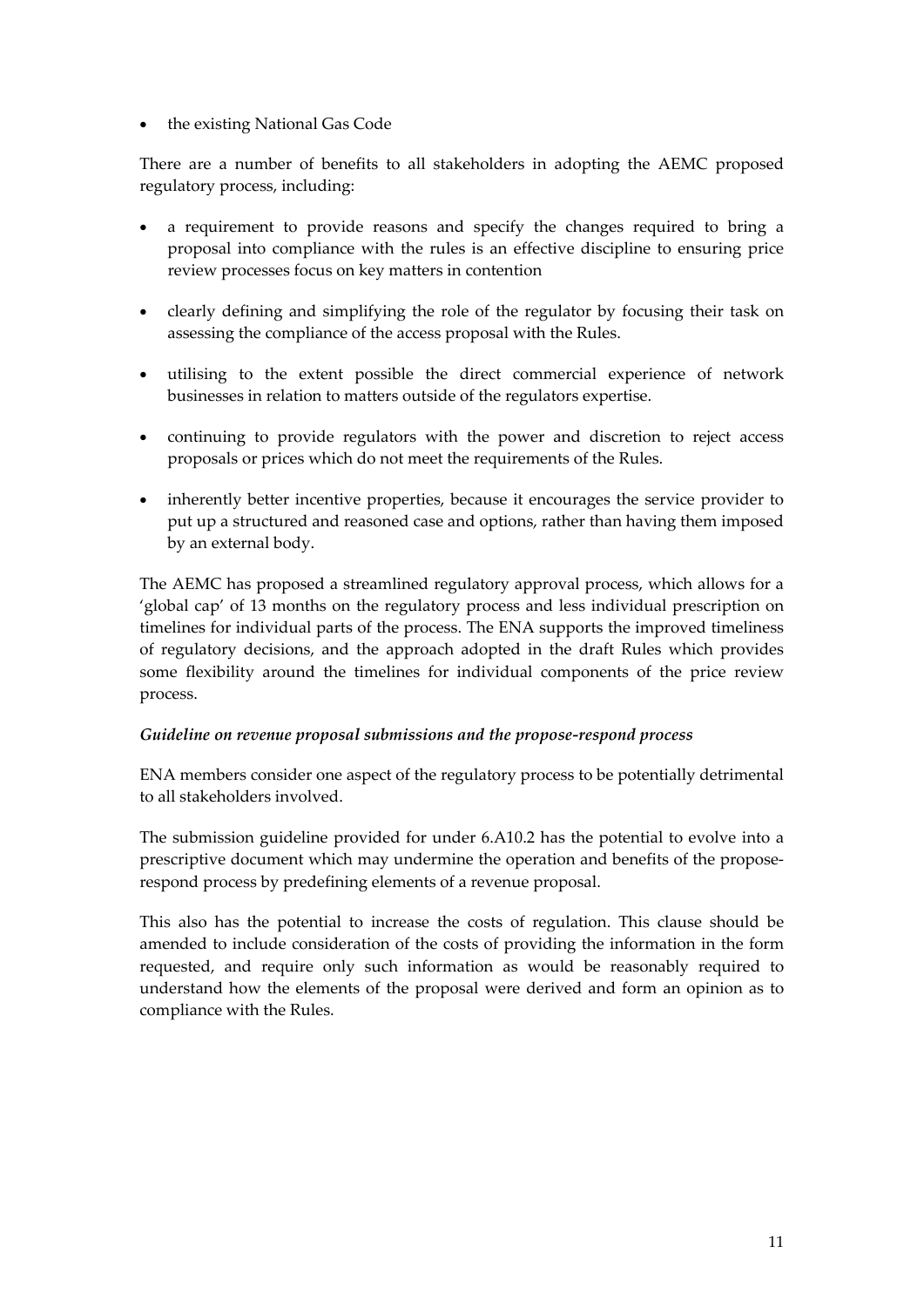#### **Recommendation**

- Retain the propose-respond regulatory process set out in the draft Rules for electricity transmission
- Insert a requirement that any guideline on revenue proposal submission must not go beyond requiring such information as would be reasonably required to allow parties to form an opinion as to the compliance of the proposal with the rules, and to be able to understand the derivation of the proposed revenue requirement

# **9. Role of regulatory guidelines**

The draft Rules provide scope for the AER to develop a range of regulatory guidelines on some key issues which arise in revenue determinations. The AEMC has sought to adopt an approach where nature of the guidelines to be made are defined and deliberately constrained through reference either to principles with which the guidelines must comply, or in some areas, required minimum contents for the guidelines.

### *Separation of rule making and rule enforcement*

A key principle driving the establishment of the AEMC and AER has been a desire on the part of MCE to improve transparency and rigour of rule making activities, by ensuring a functional separation of rule making and rule enforcement roles (in the AEMCE and AER respectively). As part of this framework, and endorsed by the Expert Panel, is the principle that substantive rights and obligations of all market participants should be contained in energy laws and rules. Energy network businesses endorse this policy framework of clear separation of rule making and rule enforcement, which carries with it a requirement that substantive rule‐making powers cannot not be delegated a body outside of the AEMC.

### *Appropriate role of guidelines*

In ENA's view, therefore, the appropriate role of guidelines is to offer non-binding guidance on the manner in which a regulator may exercise discretion available under existing regulatory regimes, not a mandatory set of obligations imposing substantive obligations. In some areas there may be a role for negotiated protocols or templates to enable the AER to compare information in a consistent manner.

### *Need for clear legal basis to draft rules on regulatory guidelines*

Several ENA members have raised a number of uncertainties or ambiguities over some aspects of the legal basis of the draft Rules containing a requirement for the AER to develop effectively binding regulatory guidelines. The ENA consider the questions and issues raised in these submissions to require careful consideration by the AEMC in the context of its draft Rules, and, potentially, the MCE in its ongoing responsibility to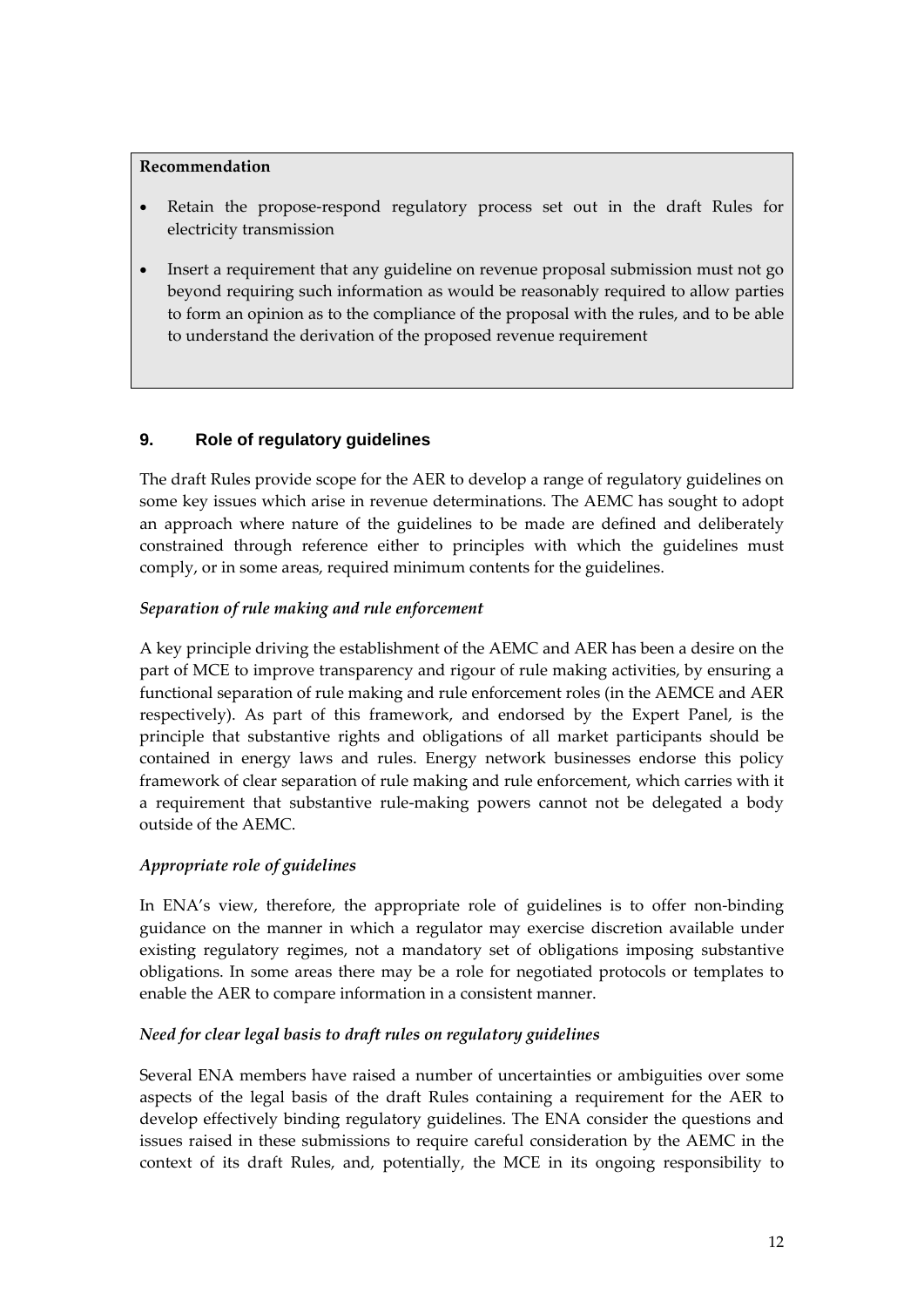monitor the effective implementation of its policy vision of clearly separating regulatory rulemaking and rule enforcement.

This issue is of particular concern to ENA in the context of future distribution rules. It is possible that future distribution rules will be less prescriptive in a number of areas than the current AEMC draft Rules for transmission revenue regulation. This leaves open the potential for uncertainties over the appropriate scope and legal status of regulatory guidelines to loom larger for any future distribution rules. In view of this, the ENA considers the issue requires clear resolution.

The Energy Networks Association 18 September 2006